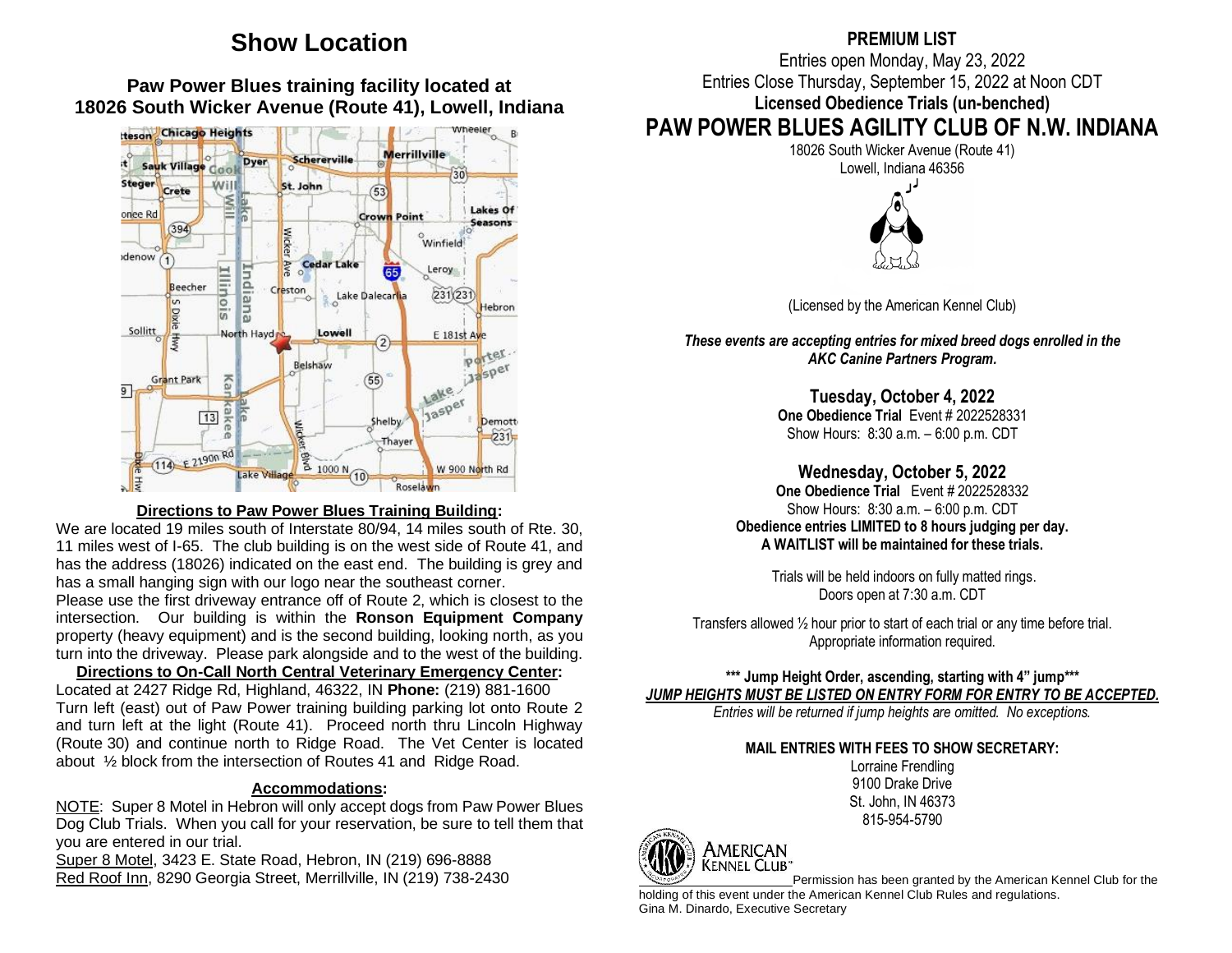### **OFFICERS OF THE PAW POWER BLUES AGILITY CLUB OF N.W. INDIANA**

| President      | Judy Rowe                             |
|----------------|---------------------------------------|
| Vice-President | Brenda Bateman                        |
| Treasurer      | <b>Shelly Gordon</b>                  |
| Secretary      | Susan Berkowicz                       |
|                | 17128 Greenbay Ave, Lansing, IL 60438 |

#### **BOARD OF DIRECTORS**

Jolene Flanery Patty Rimkus Denise Duriga

#### **\_\_\_\_\_\_\_\_\_\_\_\_\_\_\_\_\_\_\_\_\_\_\_\_\_\_\_\_\_\_\_\_\_\_\_\_\_\_\_\_\_\_\_\_\_\_\_\_\_\_\_\_\_\_\_\_\_\_\_\_\_\_\_\_\_\_\_\_\_\_\_\_\_\_ SHOW COMMITTEE**

 Barb Turek Christy Dyke Tom Garry Brenda Bateman Lorraine Frendling and any other club members present

#### **SHOW CHAIRS**

Barb Turek Tom Garry Rensselaer, IN 47978 Beecher, IL 60401<br>
barbturek@vahoo.com to2550@vahoo.com [barbturek@yahoo.com](mailto:barbturek@yahoo.com)

5814 N US 231 236 East Church Road

#### **SHOW SECRETARY**

Lorraine Frendling 9100 Drake Drive St. John, IN 46373 [PPBAKCobedienceRally@outlook.com](mailto:PPBAKCobedienceRally@outlook.com) 815-954-5790

#### **OBEDIENCE JUDGE Tuesday and Wednesday**

Ms. Cynthia Simonsen #45422 W4163 County Road ES Elkhorn, WI 53121-3219

#### **VETERINARIAN (ON CALL)**

North Central Veterinary Emergency Center, 2427 Ridge Road, Highland, IN 46322 219-881-1600

### **Entry Fees**

#### **OBEDIENCE**

| First Entry of Dog                                                              | \$28.00   |
|---------------------------------------------------------------------------------|-----------|
| SECOND Entry of Same Dog/Same Day/Same Trial                                    | $$22.00*$ |
| THIRD and each additional entry of <b>Same Dog/Same Day/Same Trial</b> \$15.00* |           |
| *per trial – each Event Number is a separate trial                              |           |

Juniors – Each entry of dog  $$15.00$ 

Females in season are not permitted to compete. If a female is withdrawn from competition because it came into season and the event secretary is notified no later than one half hour prior to the start of the first class in the trial, the club will refund the entry fee.

#### *OBEDIENCE Tuesday and Wednesday, October 4 & 5, 2022*

#### Tentative Judging Order

Graduate Open, Preferred Utility and Utility B, Utility A, Versatility, Graduate Novice, Preferred Open and Open B, Open A, Novice B, Preferred Novice, Novice A, Beginners Novice B, Beginners Novice A

**UDX Class** (Dogs entered in this class will be entered in both Open B and Utility and the combined entry fee for these two classes must be paid. Once the limit has been reached in either Class, the UDX Class will be considered closed and any subsequent entries for this class will be unacceptable in their entirety.)

> Obedience Entries **limited to maximum of 8 hours of judging per day. A WAITLIST will be maintained for these trials.**

#### **NOTICE TO EXHIBITORS**

**Telephone, Fax, Email and Unsigned Entries CANNOT Be Accepted**. Entries not on official AKC entry forms and photocopies of entry forms **without** Agreement and Rules on the reverse side of the official AKC entry form are NOT ACCEPTABLE.

**Mail All Entries With Fees to**: Lorraine Frendling, 9100 Drake Drive, St. John, IN 46373. Entries received without fees will not be accepted. **Make checks payable to Paw Power Blues Agility Club of N.W. Indiana.** Show Secretary assumes no responsibility for cash sent through the mail.

**Entry Fees** shall not be refunded in the event that a dog is absent, disqualified, excused by the Judge, or barred from competition by action of the Show Committee. If because of riots, civil disturbances or other acts beyond the control of the management it is impossible to open or to complete the show, no refund of entry fees will be made.

**Returned Checks** do not constitute a valid entry fee. **A \$35.00 Collection Fee will be charged for ALL returned checks.** Subsequent returned checks from the same exhibitors may result in their being put on a **CASH ONLY** basis.

**Errors On Entry Blanks.** Owners are responsible for errors in making out entry forms, whoever may make such errors and no entry fees will be refunded in the event of such errors or cancellation of entries after published closing date.

**Refund Of Entry Fees** for bitches that come in season after the closing date of this Show may be obtained (minus AKC fees) by sending a veterinarian's certificate to the Show Secretary. This certificate must be postmarked before the opening day of the show or given to the Show Secretary before the start of the Show.

#### **Limited Crating** space available. **MATTING REQUIRED UNDER ALL CRATES.**

**All Dogs Present** must be held on leash or confined to their crates except when being judged. All dogs must be on leash outside the building – Lowell ordinance. This also includes designated exercise areas.

**Dogs May** only be exercised in designated areas outside the building. No exercise pens allowed in the building.

**Dogs Not Entered in the Show** may not be present in the building.

**Move ups** allowed with proper information. Move ups must be presented to trial secretary ½ hour prior to start of each trial.

**Dogs May Not** be left in the building overnight. **No Smoking** is allowed in the building.

**Absolutely No Alcoholic Beverages** or non-prescribed drugs will be allowed on the grounds. To insure this does not happen, Paw Power Blues Agility Club of N.W. Indiana reserves the right to deny all future entries of exhibitors who fail to comply with these rules.

### **IF YOU WANT CONFIRMATION THAT YOUR ENTRY WAS RECEIVED, enclose a SAS envelope with your entries**

**or be sure to include your EMAIL ADDRESS on your entry form(s).**

#### *P L E A S E P R I N T L E G I B L Y .*

**In the event of a recurrence of a quarantine or stay-at-home order,** 

## **all entries fees will be refunded.**

The well-being of the dogs, exhibitors,

and spectators is of paramount importance.

The club may cancel any event due to extreme weather conditions.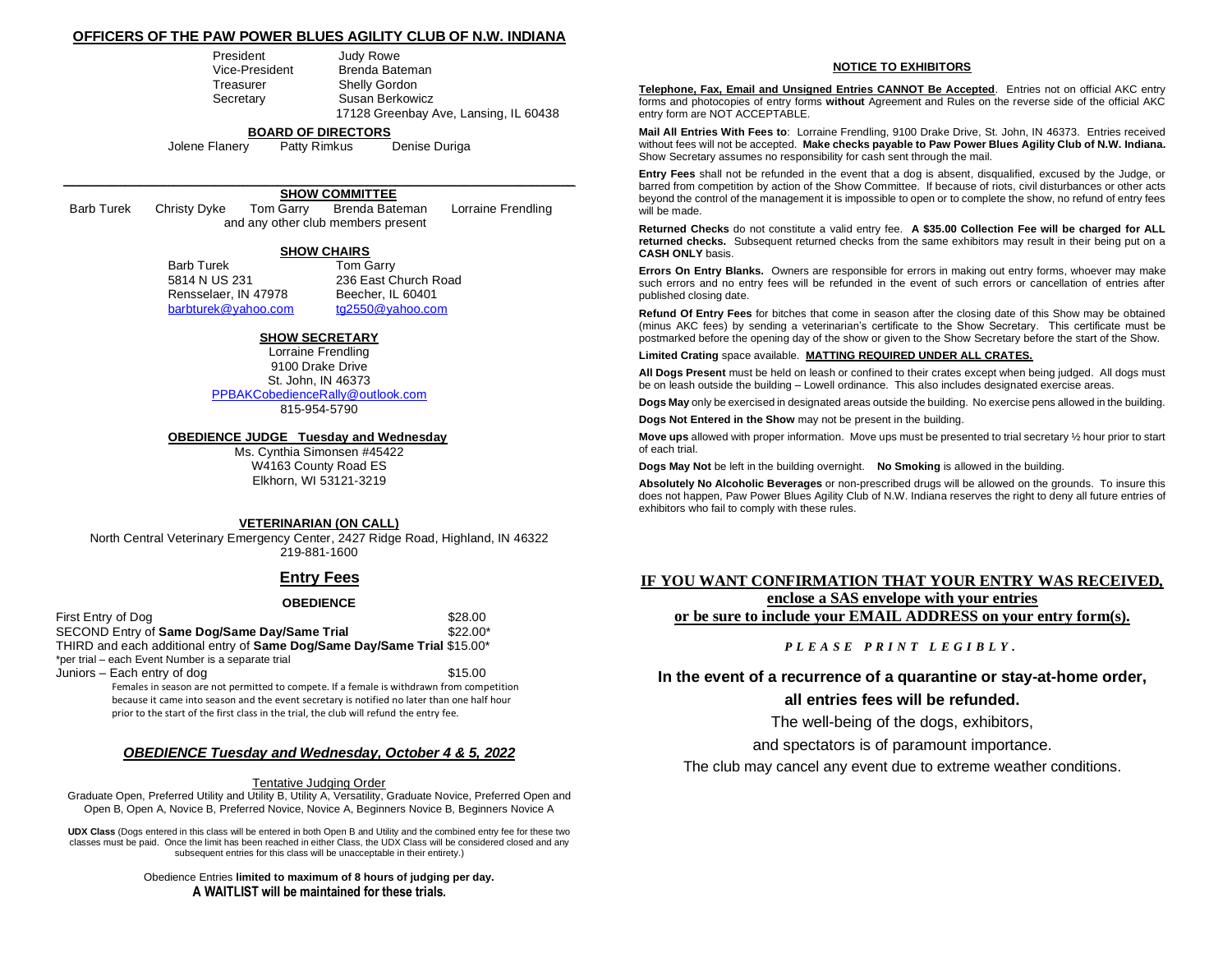# **RIBBONS AND PRIZES**

Offered by Paw Power Blues Agility Club of N.W. Indiana-

# **BOTH DAYS**

**Highest Scoring Dog in Regular Classes** Blue & Gold Rosette & Paw Power Logo Item **Highest Scoring Dog in Open B and Utility A or B Combined** Blue & Green Rosette & Paw Power Logo Item **Highest Scoring Dog in Preferred Classes** Blue & Gold Rosette & Paw Power Logo Item **Highest Scoring Dog in Preferred Open & Preferred Utility Combined** Blue & Green Rosette & Paw Power Logo Item

### **\*\* CLASS AWARDS FOR OBEDIENCE\*\***

**First in all Regular Classes** Blue Rosette and Dog Toy **Second in all Regular Classes** Red Rosette and Dog Toy **Third in all Regular Classes** Yellow Rosette and Dog Toy **Fourth in all Regular Classes** White Rosette and Dog Toy **Each Dog Receiving a Qualifying Score** Dark Green Qualifying Ribbon

Special Award offered by Paw Power Blues Agility Club of N.W. Indiana **Title Ribbons** will be available for new titles earned.

We will be adhering to the AKC "Obedience & Rally Suggested Best Practices for the Well-Being of Dog Sport Participants" as much as possible. You can find the Best Practices document on the AKC website here:

# Microsoft Word - Obedience and Rally - [Suggested Best Practices](https://s3.amazonaws.com/cdn-origin-etr.akc.org/wp-content/uploads/2021/11/09150833/Obedience-and-Rally-Suggested-Best-Practices-Updated-10-19-2021.pdf)  [Updated 10 19 2021.docx](https://s3.amazonaws.com/cdn-origin-etr.akc.org/wp-content/uploads/2021/11/09150833/Obedience-and-Rally-Suggested-Best-Practices-Updated-10-19-2021.pdf)

Crating will be extremely limited to at least six feet apart, except for "family" groups of exhibitors and dogs. Be aware that judges, exhibitors and stewards may be wearing masks inside the building.

# **HEALTH STATEMENT**:

Exhibitors should follow their veterinarians' recommendations to assure their dogs are free of internal and external parasites, any communicable diseases, and have appropriate vaccinations.

**Directions to On-Call North Central Veterinary Emergency Center**

Located at 2427 Ridge Road, Highland, IN 46322 PH: (219)-881-1600

Turn left (east) out of Paw Power training building parking lot onto Route 2 and turn left (north) at the light (Route 41). Proceed north thru Lincoln Highway (Route 30) and continue north to Ridge Road. The Vet Center is located about ½ block from the intersection of Route 41 and Ridge Road.

# **Additional Veterinarian On-Call**

Lowell Animal Hospital 17645 Morse St. Lowell, IN 46356 219-247-0555 Hours: Tuesday and Wednesday - 2:00-7:00 p.m.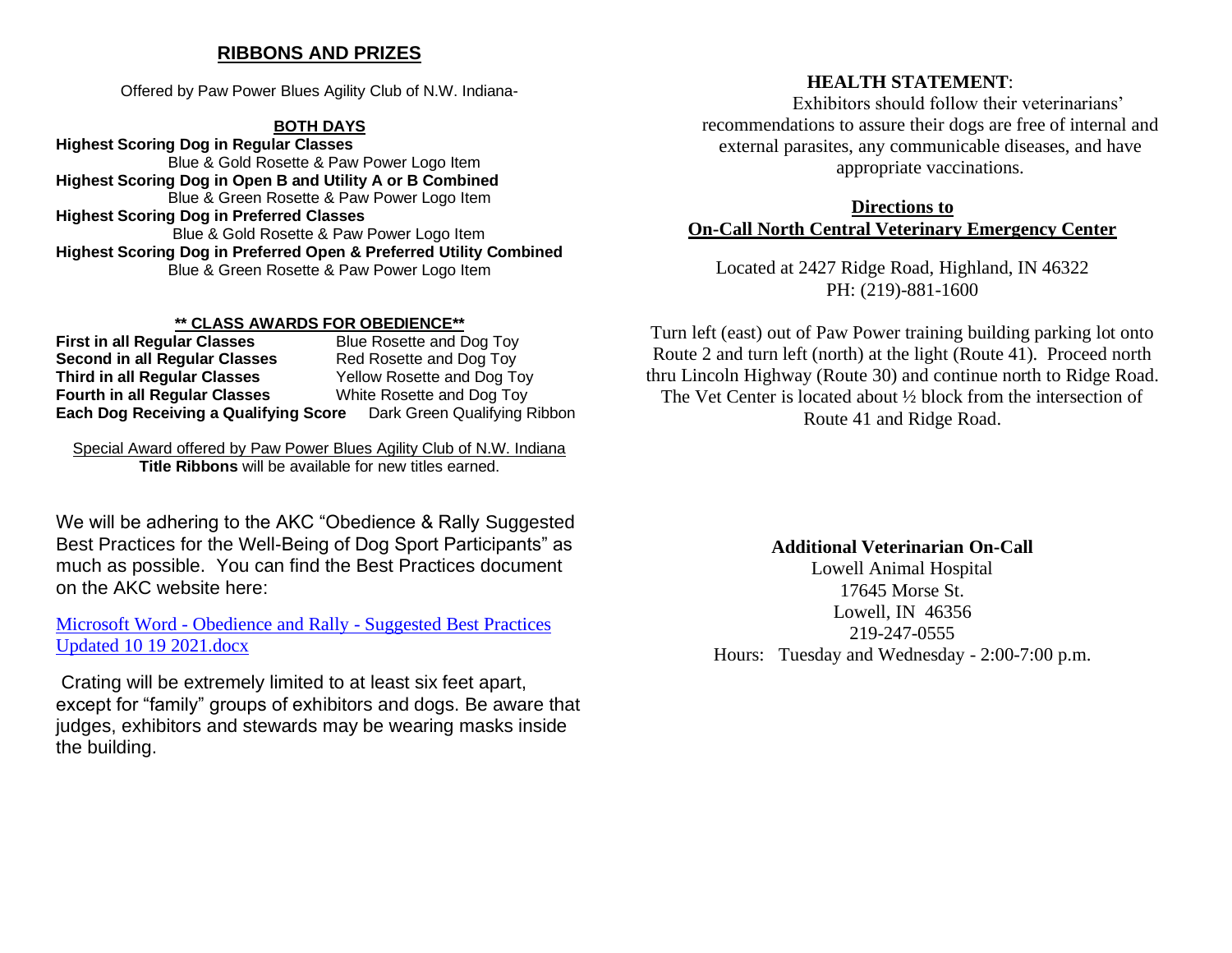### **INSTRUCTIONS**

### **OFFICIAL OBEDIENCE ENTRY FORM**

### PAW POWER BLUES AGILITY CLUB OF N.W. INDIANA

PLEASE CHECK WHICH SHOW(S)

Tuesday, October 4, 2022 () Wednesday, October 5, 2022 ()

Entry Fees (including \$.50 AKC recording fee and \$3.00 event service fee): \$28.00 for the FIRST entry of a dog, \$22 for SECOND entry, and \$15 for THIRD AND EACH ADDITIONAL ENTRY of the SAME DOG, SAME TRIAL, Juniors-\$15 each entry of a dog.

Entries Close at Show Secretary's Office at Noon CDT, Thursday, September 15, 2022 after which time entries cannot be accepted, cancelled or substituted, except as provided for in Chapter 11, Section 6 of the Dog Show Rules.

Mail All Entries With Fees To: Lorraine Frendling, 9100 Drake Drive, St. John, IN 46373

AMERICAN

**KENNEL CLUB** 

I have enclosed \$ for my total entry fees

**IMPORTANT** Read *Instructions* on reverse side carefully before filling out. Numbers in the boxes indicate sections of the

| instructions relevant to the information needed in that box (PLEASE PRINT). Next, be sure to read the Agreement and sign on the reverse. |  |
|------------------------------------------------------------------------------------------------------------------------------------------|--|
| No form will be processed without your signature!                                                                                        |  |

| <u>No form will be processed without your signature!</u> |                 |                                                          |  |                                                                             |     |                              |
|----------------------------------------------------------|-----------------|----------------------------------------------------------|--|-----------------------------------------------------------------------------|-----|------------------------------|
| Breed <sup>4</sup>                                       |                 | Variety <sup>1</sup>                                     |  |                                                                             | Sex |                              |
| Obedience Class <sup>2,3</sup>                           |                 | Additional Obedience Class <sup>2,3</sup><br>Jump Height |  |                                                                             |     |                              |
| Additional Obedience Class <sup>2,3</sup>                |                 |                                                          |  | Additional Obedience Class <sup>2,3</sup>                                   |     |                              |
| Name of Junior Handler (If Any)                          |                 |                                                          |  |                                                                             |     | <b>Junior Handler Number</b> |
| Full Name of Dog                                         |                 |                                                          |  |                                                                             |     |                              |
|                                                          |                 |                                                          |  |                                                                             |     |                              |
| AKC <sup>®</sup> No. <sup>4</sup><br>Enter number here   | Foreign Reg No. |                                                          |  | Place of Birth (Enter Country below)<br>Do not print the country in catalog |     | Date of Birth                |
| <b>Breeder</b>                                           |                 |                                                          |  |                                                                             |     |                              |
| Sire                                                     |                 |                                                          |  |                                                                             |     |                              |
| Dam                                                      |                 |                                                          |  |                                                                             |     |                              |

| Actual Owner(s)<br>(Please Print)                                                        |            |                          |                      |
|------------------------------------------------------------------------------------------|------------|--------------------------|----------------------|
| <b>Owner's Address</b>                                                                   |            |                          |                      |
| City                                                                                     | State/Prov | Zip/Postal Code          | Country (if not USA) |
|                                                                                          |            |                          |                      |
| Telephone #                                                                              |            | Are you a new exhibitor? | Yes   No             |
| Email Address (An acknowledgement or receipt of entry may be sent to this email address) |            |                          |                      |

Name of Agent/Handler at the Show (If any)

\*\*\* Be sure to read the Agreement and sign on the reverse. No form will be processed without your signature! \*\*\*

- 1. (Variety) if you are entering a dog of breed in which there are varieties for show purposes, please designate the particular variety you are entering, i.e., Cocker Spaniel (solid color black, ASCOB, parti-color). Beagles (not exceeding 13 in., over 13 in, but not exceeding 15 in.). Dachshunds (longhaired, smooth, wirehaired), Collies (rough, smooth), Bull Terriers (colored, white), Manchester Terriers (standard, toy), Chihuahuas (smooth coat, long coat), English Toy Spaniels (King Charles and Ruby, Blenheim and Prince Charles), Poodles (toy, miniature, standard).
- 2. (Event Class) Consult the classification in this premium list. If the event class in which you are entering your dog is divided, then, in addition to designating the class, specify the particular division of the class in which you are entering your dog, i.e, A or B division.
- Make Checks or money orders payable to: Paw Power Blues Agility Club of NW Indiana. Make fees payable in U.S. Funds. 3, A dog must be entered in the name of the person who actually owned it at the time entries for an event closed. If a registered dog has been acquired by a new owner it must be entered in the name of its new owner in any event for which entries closed after the date of acquirement. regardless of whether the new owner has received the registration certificate indicating that the doa is recorded in his/her name. State on entry form whether transfer application has been mailed to the AKC. (For complete rules, refer to Chapter 11, Section 3.)
	- 4. Dogs listed in the AKC Canine Partners<sup>sM</sup> Program may be eligible to enter all-breed AKC Obedience trials at the club's option. These dogs should be listed as All American Dog and must include their AKC Number on the entry form and check the AKC No. box. Sire and Dam information shall remain blank for mixed breed entrants.

AKC Rules, Regulations, Policies and Guidelines are available on the American Kennel Club website: www.akc.org

### **AGREEMENT**

I certify that I am the actual owner of the dog, or that I am the duly authorized agent of the actual owner whose name I have entered above. In consideration of the acceptance of this entry, I (we) agree to abide by the rules and regulations of The American Kennel Club in effect at the time of this event, and any additional rules and regulations appearing in the premium list of this event and entry form and any decision made in accord with them. I (we) agree that the club holding this event has the right to refuse this entry for cause which the club shall deem sufficient. I (we) certify and represent that the dog entered is not a hazard to persons or other dogs. In consideration of the acceptance of this entry and of the holding of this event and of the opportunity to have the dog judged and to win prizes, ribbons, or trophies, I (we) agree to hold the AKC, the event-giving club, their members, directors, governors, officers, agents, superintendents or event secretary and the owner and/or lessor of the premises and any provider of services that are necessary to hold this event and any employees or volunteers of the aforementioned parties, and any AKC approved judge, judging at this event, harmless from any claim for loss or injury which may be alleged to have been caused directly or indirectly to any person or thing by the act of this dog while in or about the event premises or grounds or near any entrance thereto, and I (we) personally assume all responsibility and liability for any such claim; and I (we) further agree to hold the aforementioned parties harmless from any claim for loss, injury or damage to this dog. Additionally, I (we) hereby assume the sole responsibility for and agree to indemnify, defend and save the aforementioned parties hamiless from any and all loss and expense (including legal fees) by reason of the liability imposed by law upon any of the aforementioned parties for damage because of bodily injuries, including death at any time resulting therefrom, sustained by any person or persons, including myself (ourselves), or on account of damage to property, arising out of or in consequence of my (our) participation in this event, however such, injuries, death or property damage may be caused, and whether or not the same may have been caused or may be alleged to have been caused by the negligence of the aforementioned parties or any of their employees, agents, or any other person. I (we) agree that the determination of whether the injury is serious shall be made by the event veterinarian and is binding on me (us). I (WE) AGREE THAT ANY CAUSE OF ACTIÓN, CONTROVERSY OR CLAIM ARISING OUT OF OR RELATED TO THE ENTRY, EXHIBITION OR ATTENDANCE AT THE EVENT BETWEEN THE AKC AND THE EVENT-GIVING CLUB (UNLESS OTHERWISE STATED IN THIS PREMIUM LIST) AND MYSELF (OURSELVES) OR AS TO THE CONSTRUCTION, INTERPRETATION AND EFFECT OF THIS AGREEMENT SHALL BE SETTLED BY ARBITRATION PURSUANT TO THE APPLICABLE RULES OF THE AMERICAN ARBITRATION ASSOCIATION. HOWEVER, PRIOR TO ARBITRATION ALL APPLICABLE AKC BYLAWS, RULES, REGULATIONS AND PROCEDURES MUST FIRST BE FOLLOWED AS SET FORTH IN THE AKC CHARTER AND BYLAWS, RULES, REGULATIONS, PUBLISHED **POLICIES AND GUIDELINES.** 

Signature of owner or his agent

duly authorized to make this entry:

Telephone of emergency contact

Name of emergency contact